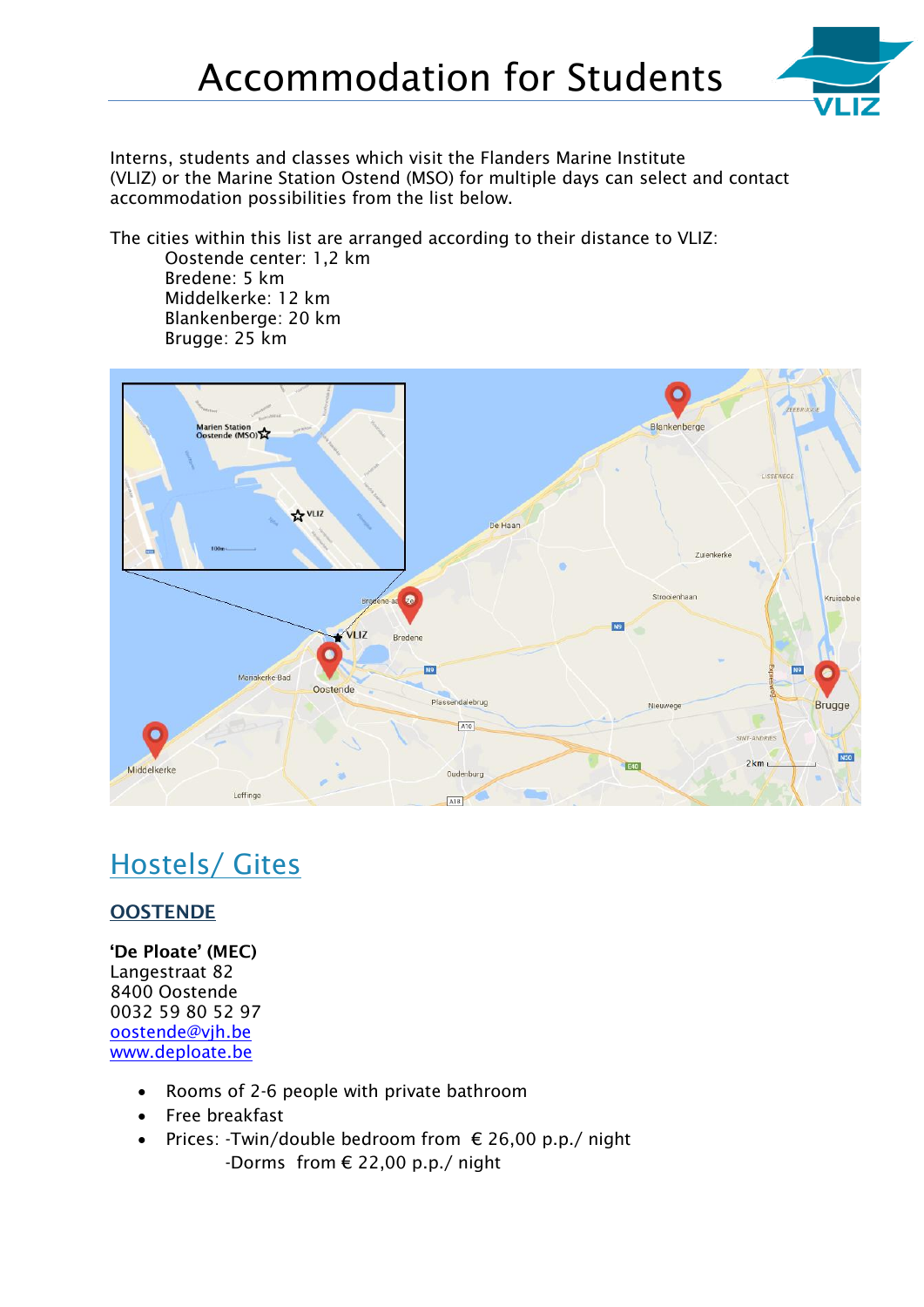

#### **Neutralia**

Kapucijnenstraat 36 8400 Oostende 0032 59 70 66 99 [info@neutralia.be](mailto:info@neutralia.be) <http://www.neutralia.be/nl/tarieven/>

- Rooms of 1-4 people with private bathroom
- Prices: Single room from € 38,00 p.p./ night -Twin/double bedroom from  $\epsilon$  46,00/ night

**Gite van Buitengoed** Stuiverstraat 599 8400 Oostende 0032 477 85 41 38 [info@buitengoed.be](mailto:info@buitengoed.be?subject=Mail%20via%20de%20website%20www.buitengoed.be) <http://www.buitengoed.be/vakantie-in-de-polder/>

- Rooms with bunks, shower, sink, toilet
- Large kitchen, living room and veranda

### **BLANKENBERGE**

'**De Wullok'** Ruitersstraat 9 8370 Blankenberge 0032 50 41 53 07 blankenberge@vjh.be <http://www.jeugdherbergen.be/nl/jeugdherbergen/aan-zee/blankenberge-de-wullok>

• Prices: From  $\epsilon$  12,25 p.p./ night

#### **BRUGGE**

**[St Christopher's Inns](https://www.st-christophers.co.uk/)** Langestraat 35-137 8000 Brugge 0032 50 34 10 93 [info@bauhaus.be](mailto:info@bauhaus.be) <https://www.st-christophers.co.uk/bruges-hostels>

- Free breakfast
- Prices: -Dorms from €18.90 p.p/ night -Twin/double bedroom from € 53.33/ night

#### **Hostel Lybeer Bruges** Korte Vuldersstraat 31 8000 Bruges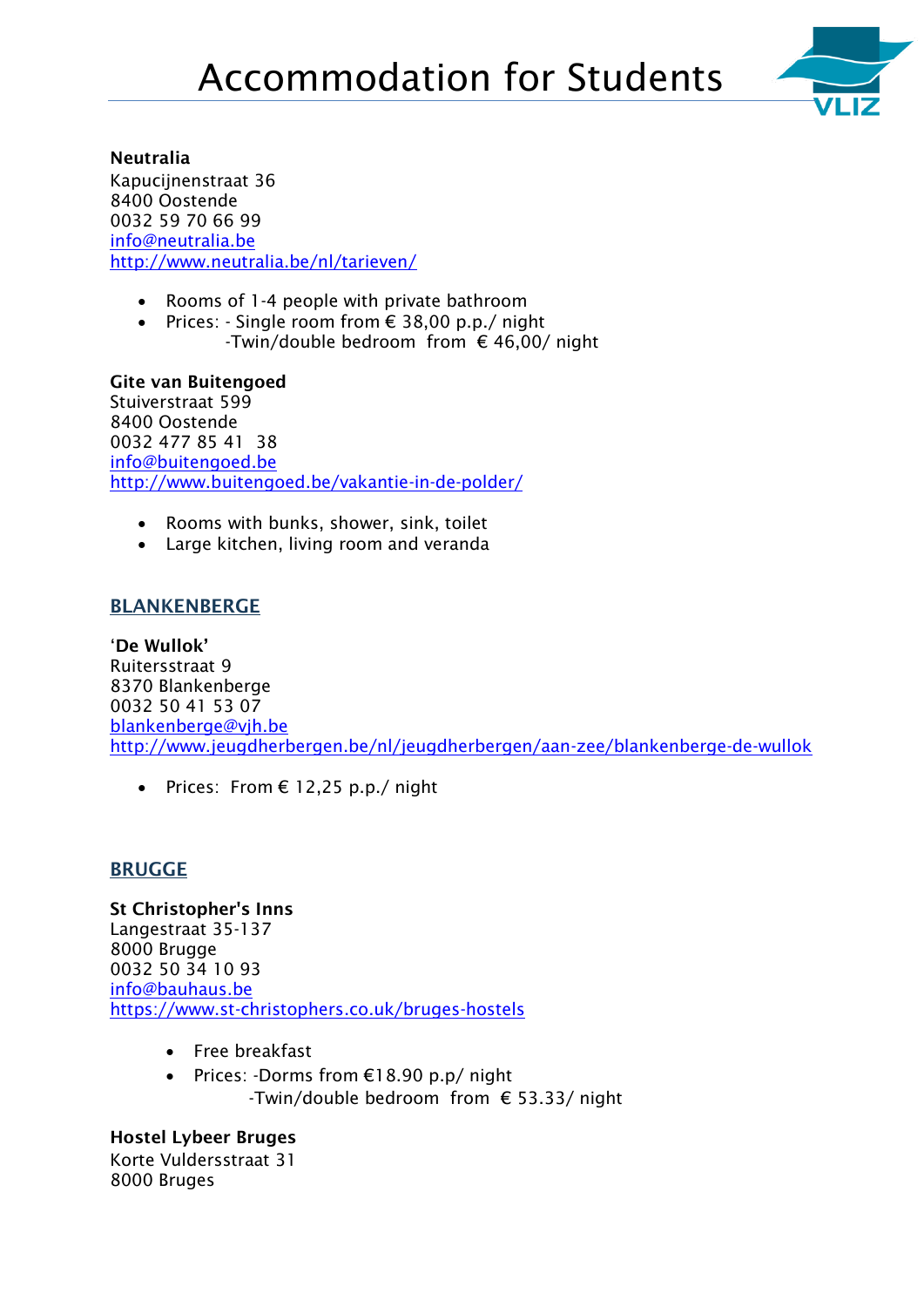

#### 0032 50 33 43 55 [info@hostellybeer.com](mailto:info@hostellybeer.com) <http://www.hostellybeer.com/>

 Prices: - Single room from €32.50 p.p./ night - Dorms from €20.00 p.p. / night

**HI Europa Brugge** Baron Ruzettelaan 143 8000 Brugge 0032 50 35 26 79 [brugge@vjh.be](mailto:brugge@vjh.be)

- Free breakfast
- Prices: Dorms from  $E20.30$  p.p./ night

### **Charlie Rockets** Hoogstraat 19 8000 Brugge 0032 50 33 06 60 [info@charlierockets.com](http://www.charlierockets.com/contactform.asp) <http://www.charlierockets.com/>

 Prices: -Dorms from €18 p.p./ night -Twin/double bedroom from  $\epsilon$  55/ night

## **[Snuffel Hostel](http://www.booking.com/hotel/be/snuffel-hostel-brugge.nl.html?aid=311093)**

Ezelstraat 42 8000 Brugge 0032 50 33 31 33 info@snuffel.be <http://www.snuffel.be/>

- Free breakfast
- Prices: -Dorms from 19.00 p.p./ night - Twin/double bedroom from €48.00 p.p./ night

# Individual Accommodation

## **OOSTENDE**

Through this link you can choose apartments based on criteria you selected:

<http://www.kotwest.be/index.asp?taal=en>

## **BRUGGE**

**1) Student [accommodations](https://www.google.be/search?espv=2&biw=1280&bih=884&q=Student+accommodations&spell=1&sa=X&ved=0ahUKEwi1zsuC7LHOAhXDDpoKHeU0BJMQvwUIGSgA) on the campus:**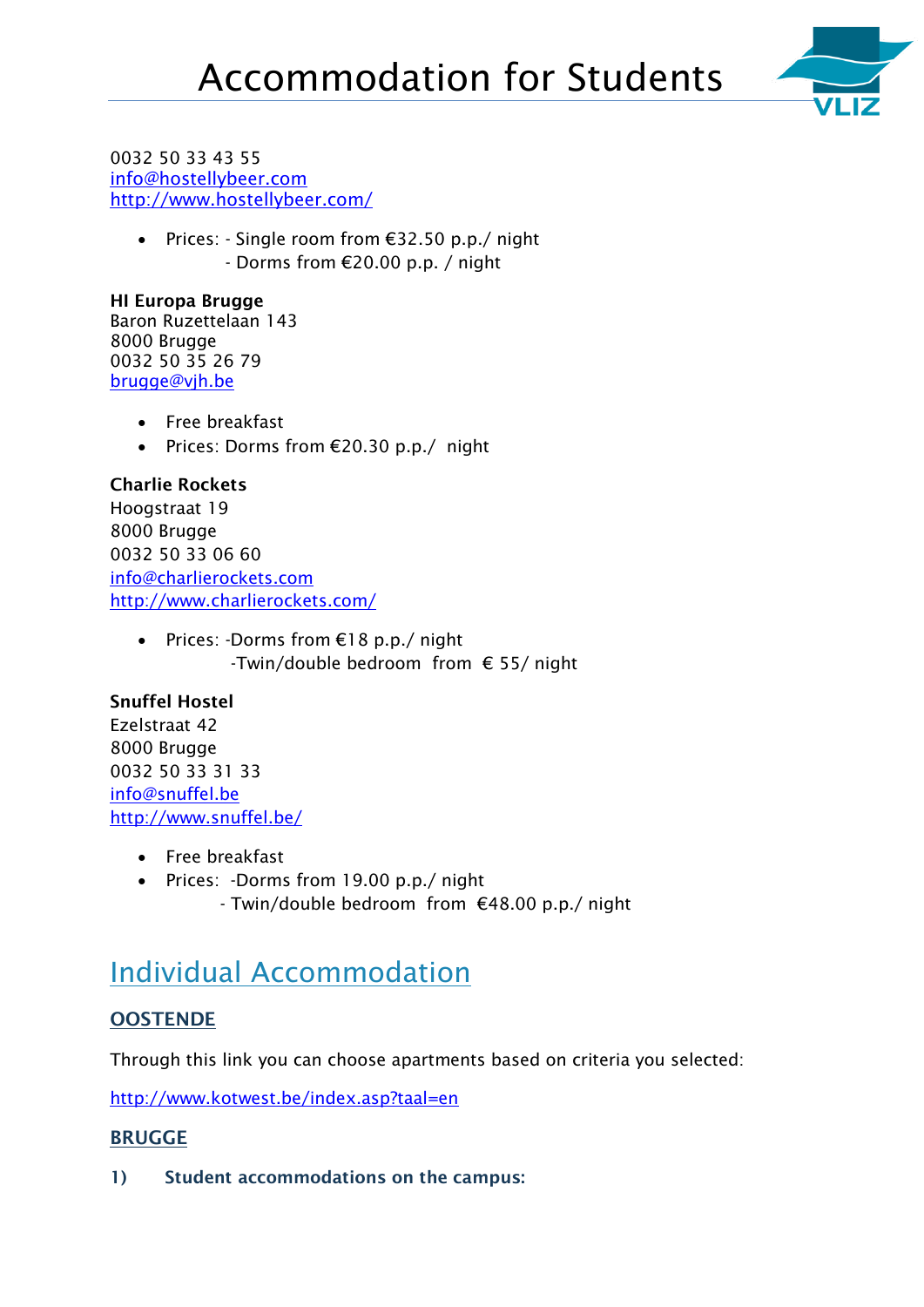

**Campus Mater** Spanjaardstraat 15 8000 Brugge

**Campus Amicorum** Werkhuisstraat 7 8000 Brugge

**Campus Studiorum** Witte Molenstraat 29 8000 Brugge

All campuses: Tel: 04 8800 8000 [info@kotenbrugge.be](mailto:info@kotenbrugge.be) <http://www.kotenbrugge.be/>

- Rooms with private bathroom and private/common kitchen
- Prices:  $320€ 425 €/month$

### 2) **Student [accommodations](https://www.google.be/search?espv=2&biw=1280&bih=884&q=Student+accommodations&spell=1&sa=X&ved=0ahUKEwi1zsuC7LHOAhXDDpoKHeU0BJMQvwUIGSgA) not on the campus:**

Through this link you can choose apartments based on criteria you selected: <http://www.kotwest.be/index.asp?taal=en>

# Field Trip Centers for Groups

## **OOSTENDE**

**VZW Sportchalets Oostende** Sluisvlietstraat 8400 Oostende 0032 475 72 60 90 [oostende@telenet.be](mailto:oostende@telenet.be) [davy.thielens@oostende.be.](mailto:davy.thielens@oostende.be) <http://www.sportchalets.be/index.html>

• Prices: 18 euro p.p./ night

**Vakantiecentrum Jean-Pierre** Westlaan 54 8400 Oostende 0032 59 70 55 30 info@jean-pierrevakantie.be [www.jean-pierrevakantie.be](http://www.jean-pierrevakantie.be/)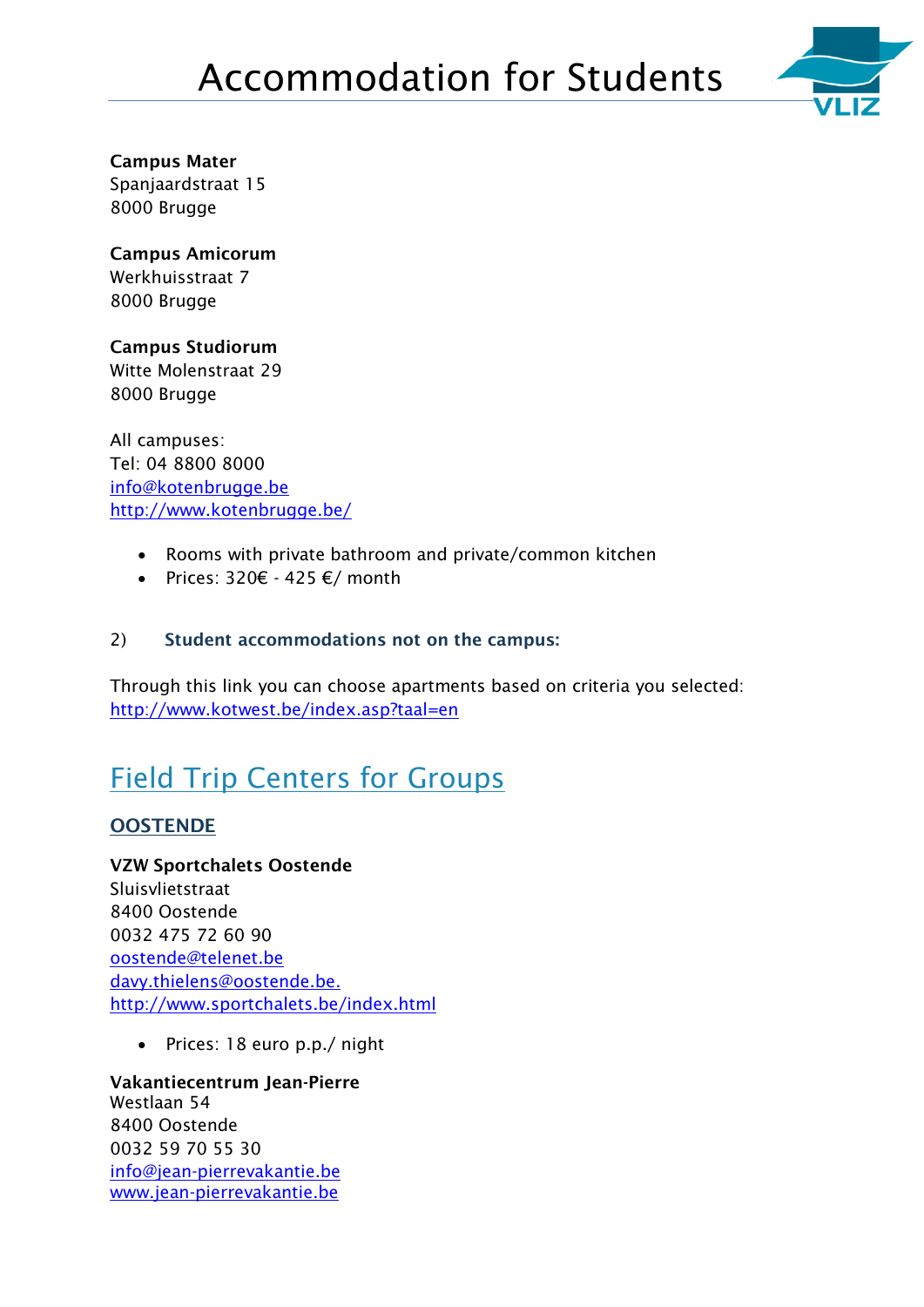

#### **Jeugdverblijfcentrum Duin & Zee**

Dhr. & Mevr. Verleye Fortstraat 128 8400 Oostende 0032 59 26 75 30 jvduinenzeevzw@scarlet.be [www.jeugdverblijfcentrumduinenzee.be](http://www.jeugdverblijfcentrumduinenzee.be/)

#### **Vakantiecentrum De Kinkhoorn**

Luc De Greef Zeedijk 330 8400 Mariakerke / Oostende 0032 59 70 16 97 receptie@dekinkhoorn.be [www.dekinkhoorn.be](http://www.dekinkhoorn.be/)

> Prices: -Twin/double room from €45.50 p.p/ night -3-4-People room from €68.00 p.p/ night

#### **De Oesterput aan de Spuikom**

Schietbaanstraat 86B 8400 Oostende 0032 59 33 08 73 [jacky@jvcoesterput.be](mailto:jacky@jvcoesterput.be) [http://www.jeugdverblijfoesterput.be](http://www.jeugdverblijfoesterput.be/)

- Small to middle sized groups (3 to 18 people/ room)
- Prices: Adults  $\epsilon$  21 (only in groups)

#### **De Duinrel op de Vuurtorenwijk**

Stokersstraat 10A 8400 Oostende 0032 59 32 41 88 [spanhoved@skynet.be](mailto:spanhoved@skynet.be) <http://www.jeugdverblijven.be/pblFiche.aspx?r=2&d=7>

- Only large groups (min. 20 people)
- Prices: Adults  $\epsilon$  4,50

#### **BREDENE**

**Horizon vzw / Buyse Tom** Kapelstraat 88 8450 Bredene 0032 477 27 57 85 info@zeeklassen.be [www.zeeklassen.be](http://www.zeeklassen.be/)

- Only large groups (min. 25 people)
- Full board possible
- Prices: From  $\epsilon$  33.25 for 4 days